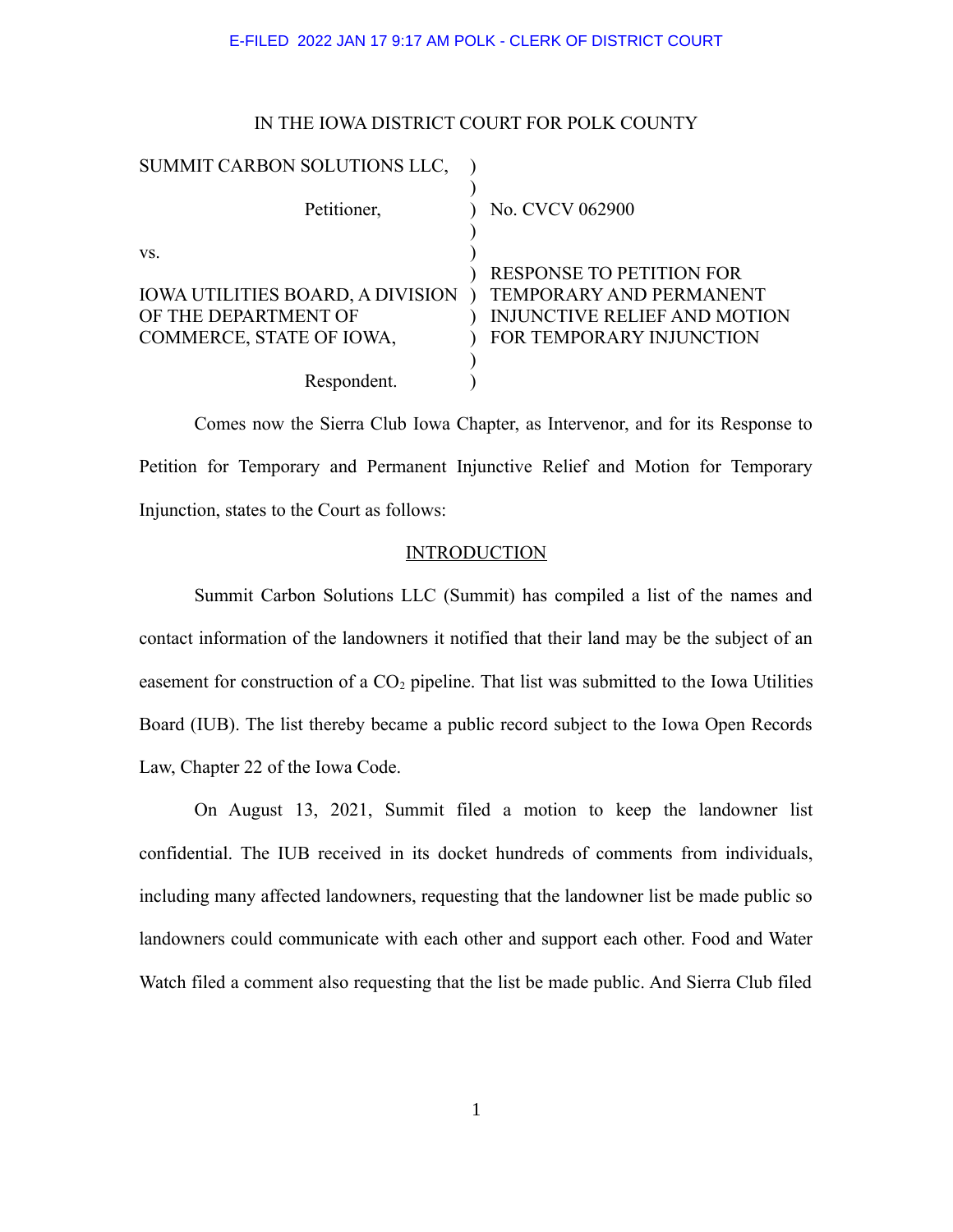a motion to release the landowner list, and included an open record request pursuant to Chapter 22 of the Iowa Code.

Sierra Club filed its motion to release the landowner list and its open records request because the IUB had not ruled on Summit's motion to keep the records confidential even though three months had passed since Summit filed its motion. Although Sierra Club could have filed its open records request sooner, it was willing to let the IUB rule on Summit's motion.

On November 23, 2021, the IUB issued an order partially granting and partially denying Summit's motion for confidentiality of the landowner list (Ex. 1) The order requires Summit to release the names and addresses of business and governmental entities on the pipeline route, but not the names and addresses of individuals. However, the IUB in its Order did not refer to any provision in the Open Records Law that would authorize or justify keeping the individual names and addresses confidential.

It is important for the landowner list to be made public so the landowners can communicate with each other and support each other in the face of harassment and intimidation by Summit and its agents. Summit's actions are described by comments in the IUB docket by some of the landowners set forth in Exhibits 2. Summit has also used, or abused, its exclusive possession of the landowner list to send a letter signed by former governor Terry Branstad, who is described as a senior policy advisor to Summit, to all of the affected landowners. Mr. Branstad's letter is attached as Exhibit 3. Mr. Branstad's letter "warns" landowners that Sierra Club will intimidate and lie to them, and containing propaganda about the pipeline. This is a classic example of what psychologists call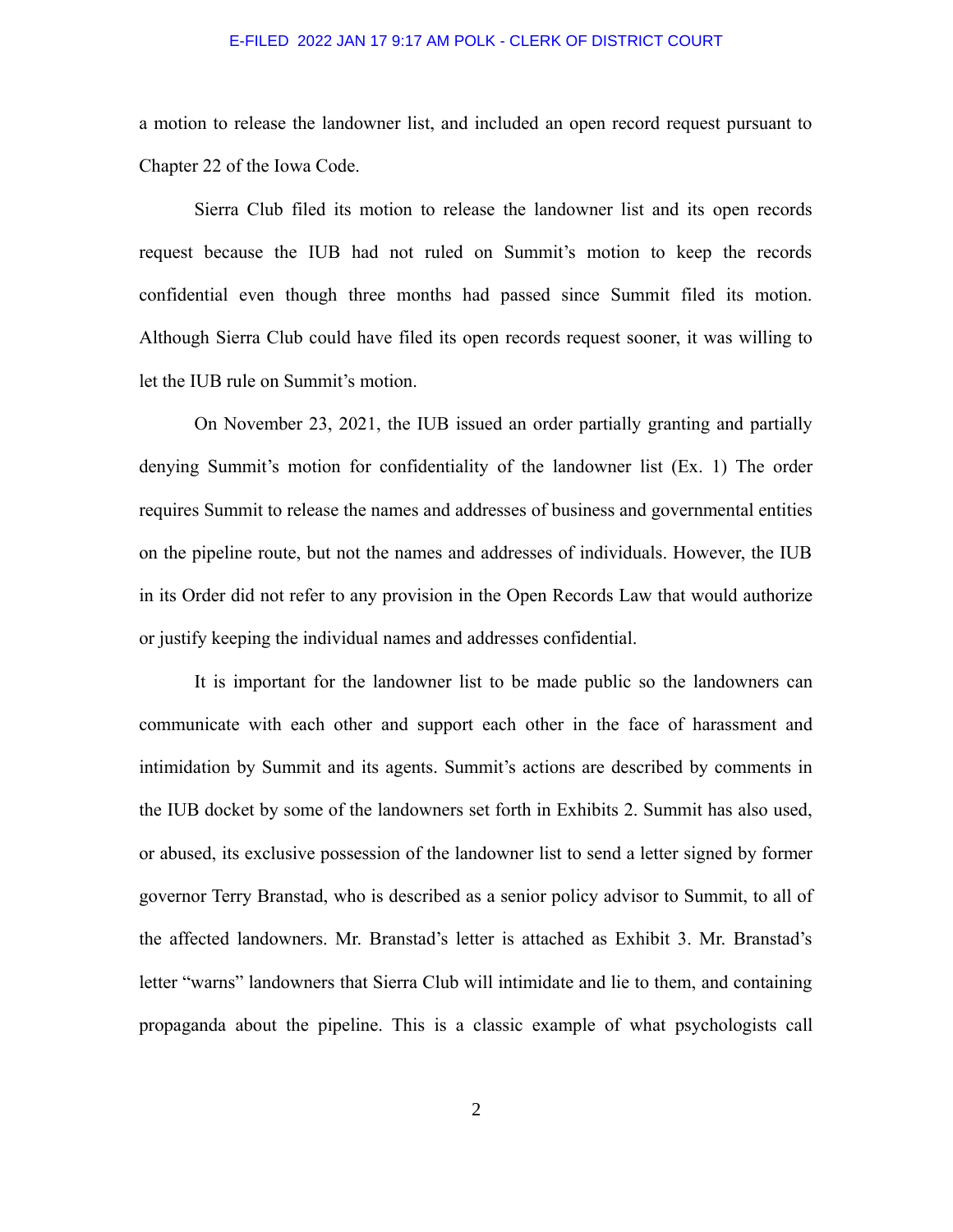projection – taking your own bad actions and attributing them to someone else. In fact, landowners have welcomed Sierra Club's support, as shown by the landowner statements attached as Exhibit 4.

This lawsuit continues Summits attempt to put the landowners at a disadvantage.

# THE IOWA OPEN RECORDS LAW

The Iowa Open Records Law is codified as Chapter 22 of the Iowa Code. Pursuant

to Iowa Code  $\S 22.1(3)(a)$ , a public record is any record or document in the possession of

a government body. A landowner list in the possession of a government body is a public

record. *Ripperger v. Ia. Pub. Info. Bd.*, Ia. Sup Ct., 12-17-21. The Iowa Supreme Court

has explained the purpose of the Open Records Law as follows:

The purpose of [Chapter 22] is 'to open the doors of government to public scrutiny [and] to prevent government from secreting its decision-making activities from the public, on whose behalf it is its duty to act.'" *Diercks*, 806 N.W.2d at 652 . . . . "There is a presumption in favor of disclosure" and "a liberal policy in favor of access to public records." *Hall v. Broadlawns Med. Ctr.*, 811 N.W.2d 478, 485 (Iowa 2012). "Disclosure is the rule, and one seeking the protection of one of the statute's exemptions bears the burden of demonstrating the exemption's applicability." *Diercks*, 806 N.W.2d at 652 (quoting *Clymer v. City of Cedar Rapids*, 601 N.W.2d 42, 45 (Iowa 1999).

*Mitchell v. City of Cedar Rapids*, 926 N.W.2d 222, 229 (Iowa 2019).

The IUB's Order under review here must be considered consistent with these rules

in mind.

#### GROUNDS FOR AN INJUNCTION

Summit has referred to two different sections of the Iowa Code which it presents

as the basis for its request for an injunction, Iowa Code §§ 22.5 and 22.8. It is not clear,

however, which provision Summit is relying on. It appears from the request for relief in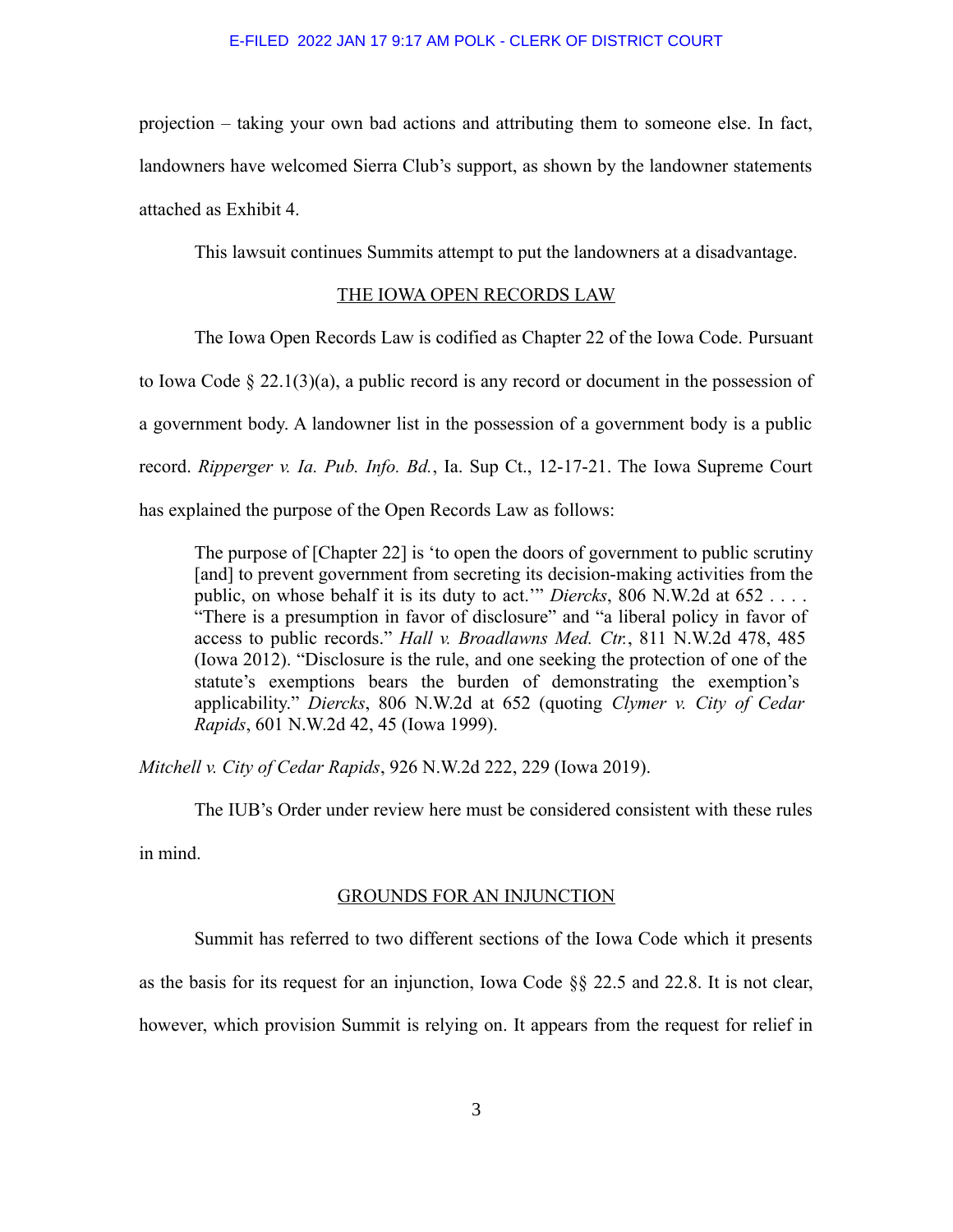Summit's Motion for Temporary Injunction that it is relying on § 22.8. Pursuant to that section, an injunction can be issued only if (1) production of the documents would **clearly not** be in the public interest, and (2) production of the documents would substantially and irreparably injure any person or persons. The law further states:

In actions brought under this section the district court shall take into account the policy of this chapter that free and open examination of public records is generally in the public interest even though such examination may cause inconvenience or embarrassment to public officials or others. A court may issue an injunction restraining examination of a public record or a narrowly drawn class of such records, only if the person seeking the injunction demonstrates by clear and convincing evidence that this section authorizes its issuance.

Section 22.8(4)((e) further states that an injunction under this section can be requested only by the records custodian or by another governmental body or person who would be aggrieved or adversely affected by the production of the record. Summit falls into none of those categories. It is certainly not the governmental records custodian. That would be the IUB. Nor is it a party aggrieved or adversely affected, as will be explained more fully below.

# THE EXCEPTION IN IOWA CODE § 22.7(6) DOES NOT APPLY

Initially Summit asserted that the exemption in Iowa Code  $\S 22.7(6)$  for material that would give an advantage to competitors prevented disclosure of the landowner list. The IUB rejected that argument. Summit has not reasserted that argument in its Motion to Reconsider to the IUB, but in this case Summit has resurrected that argument, now claiming that the Navigator project is a competitor and that disclosure of Summit's landowner list would be material subject to the § 22.7(6) exception. But it appears that the Summit and Navigator pipelines take different routes and would therefore impact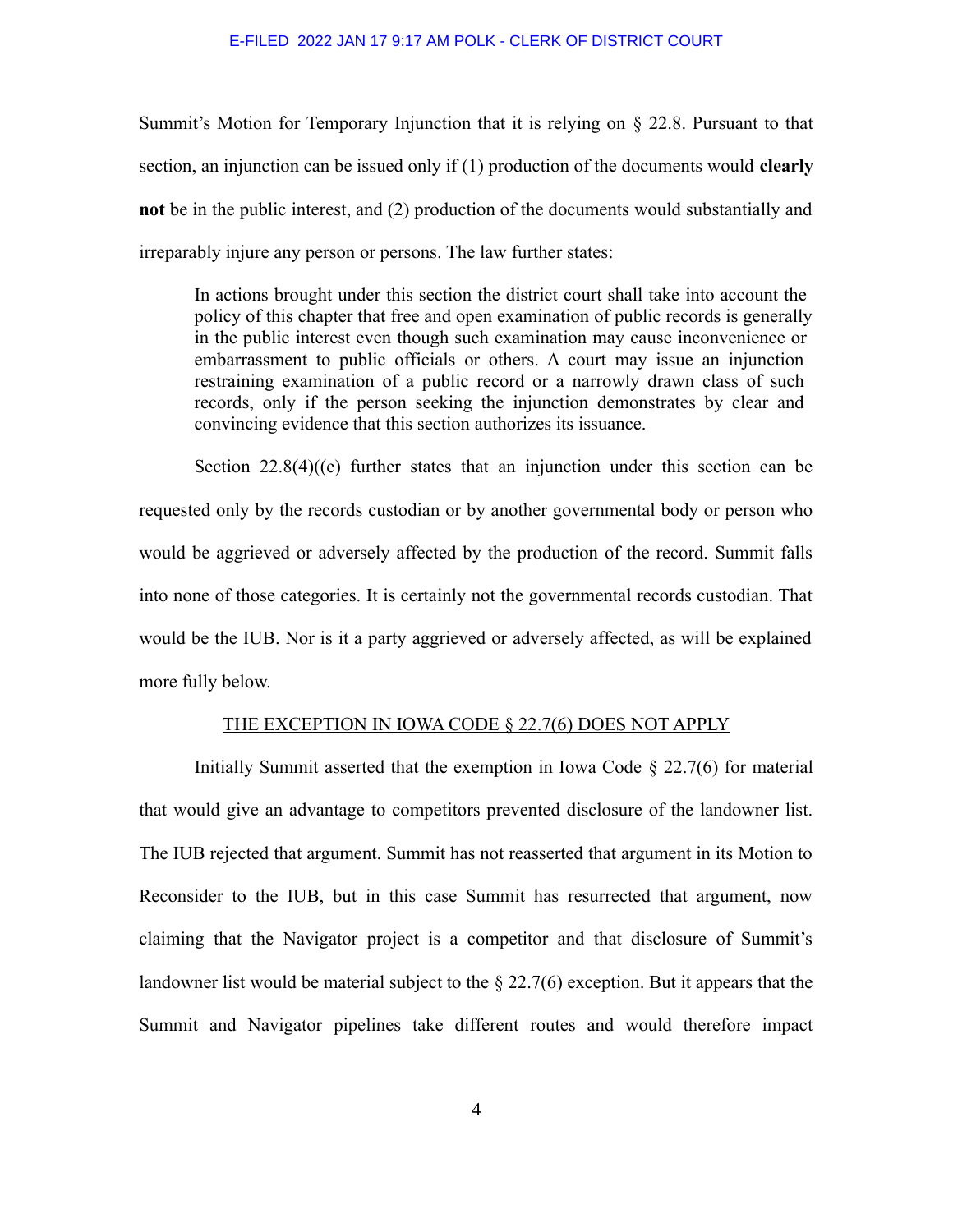different landowners. Therefore, it is impossible to see how release of the Summit landowner list would give any advantage to Navigator.

That being the case, Summit is now, in desperation, claiming that Sierra Club is a competitor within the meaning of  $\S$  22.7(6). Unsurprisingly, Summit does not cite any cases supporting that argument. Indeed, there are none. The few Iowa cases applying § 22.7(6) (or its predecessor § 68A.7) all dealt with business competitors. See, *Craigmont Care Ctr. v. Dept. of Social Services*, 325 N.W.2d 918 (Ia. App. 1982); *U.S. West Comm. v. Office of Consumer Advocate*, 498 N.W.2d 711 (Iowa 1993); *N.E. Council on Substance Abuse v. Ia. Dept. of Pub. Health*, 513 N.W.2d 757 (Iowa 1994); *Gabrilson v. Flynn*, 554 N.W.2d 267 (Iowa 1996). That is clearly what the legislature intended. In this case, Sierra Club is simply a non-profit organization assisting impacted landowners.

# THE EXCEPTION IN IOWA CODE § 22.7(18) DOES NOT APPLY

In its Motion to Reconsider to the IUB, Summit, after no mention in its previous filings, asserted that the landowner list comes within the open records exception in § 22.7(18). Summit repeats that argument to the Court in this case. That exception precludes release of documents submitted to a government body if the documents are not required to be submitted pursuant to a law, rule, or procedure. But the landowner list was submitted to the IUB pursuant to the IUB's procedure of obtaining the list for the IUB's purposes.

The inapplicability of  $\S22.7(18)$  is even more clear now after the filing of the IUB's Order regarding filing requirements on December 16, 2021 (Ex. 5). In that Order the IUB ordered Summit and other hazardous liquid pipeline projects, proposed currently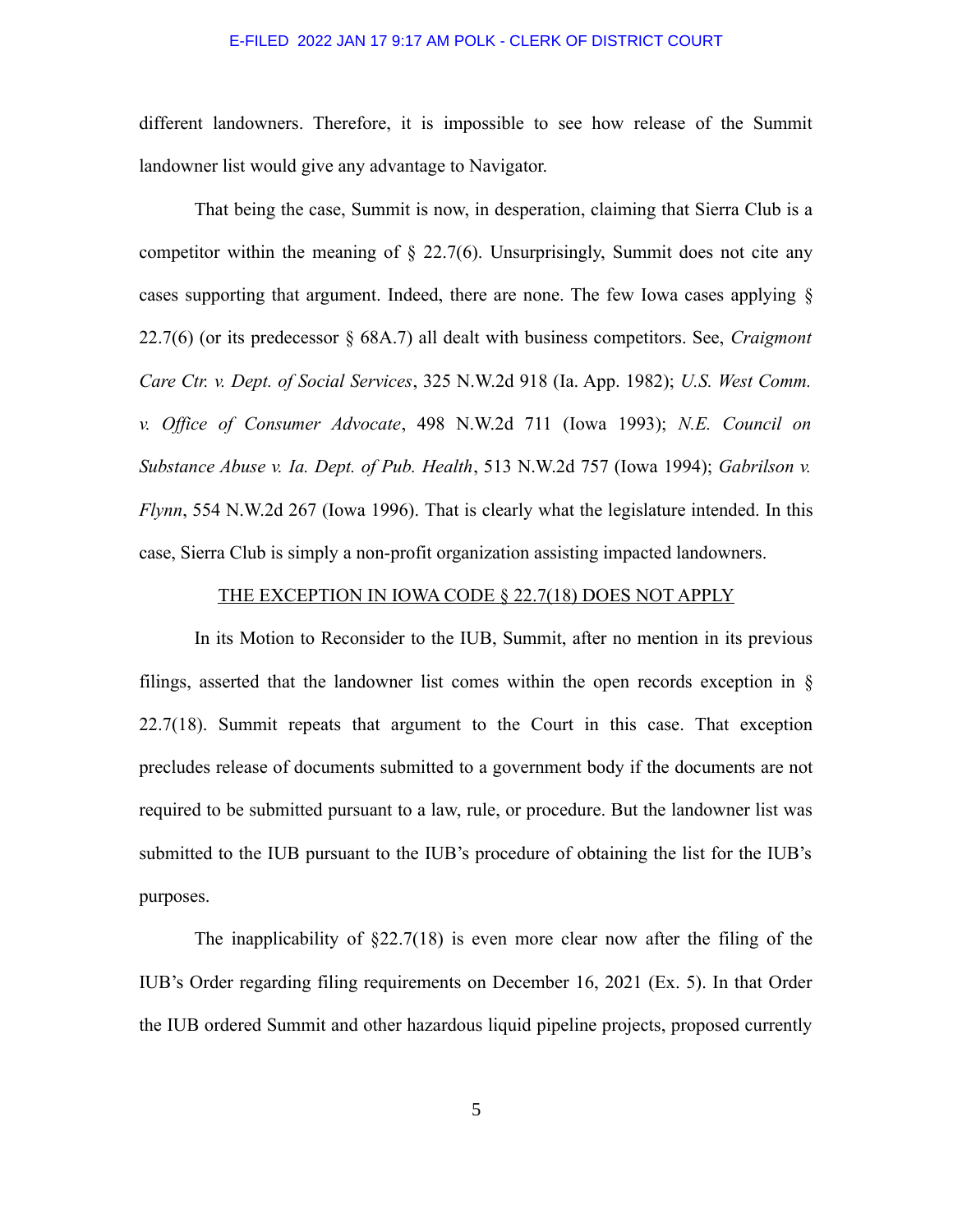or in the future, to submit their landowner lists to the IUB. Therefore, the landowner lists are documents required by IUB procedure within the terms of  $\S$  22.7(18). So Summit cannot rely on that exception to prevent disclosure of the landowner list.

Furthermore, the cases relied on by Summit do not support its argument. In *City of Sioux City v. Greater Sioux City Press Club*, 421 N.W.2d 895 (Iowa 1988), the documents at issue were employment applications for the position of city manager. This was apparently the Supreme Court's first interpretation of  $\S 22.7(18)$  after its adoption by the legislature. There were 46 applicants for the city manager position. Nine of those applicants consented to public disclosure and 37 requested confidentiality. Those 37 applications where confidentiality was specifically requested were the subject of the case. The specific question addressed by the Supreme Court was whether the job applications were documents required by "law, rule or procedure," as set out in  $\S 22.7(18)$ . The court concluded that the job applicants were not required to apply for the job, so their applications were within the exemption.

In this case, no landowner has requested confidentiality. On the contrary, it is clear that the landowners want the list released so they can communicate with each other. And Summit's contention that it "voluntarily" submitted the landowner list to the IUB is not credible. The IUB told Summit the IUB needed the list. What would have happened if Summit had refused to provide the list? Would the IUB have not conducted the informational meetings, in which case Summit would not have been able to proceed with its application for a permit for its pipeline? The fact that submission of the landowner list was required by IUB procedure is confirmed by the IUB's December 16, 2021, Order.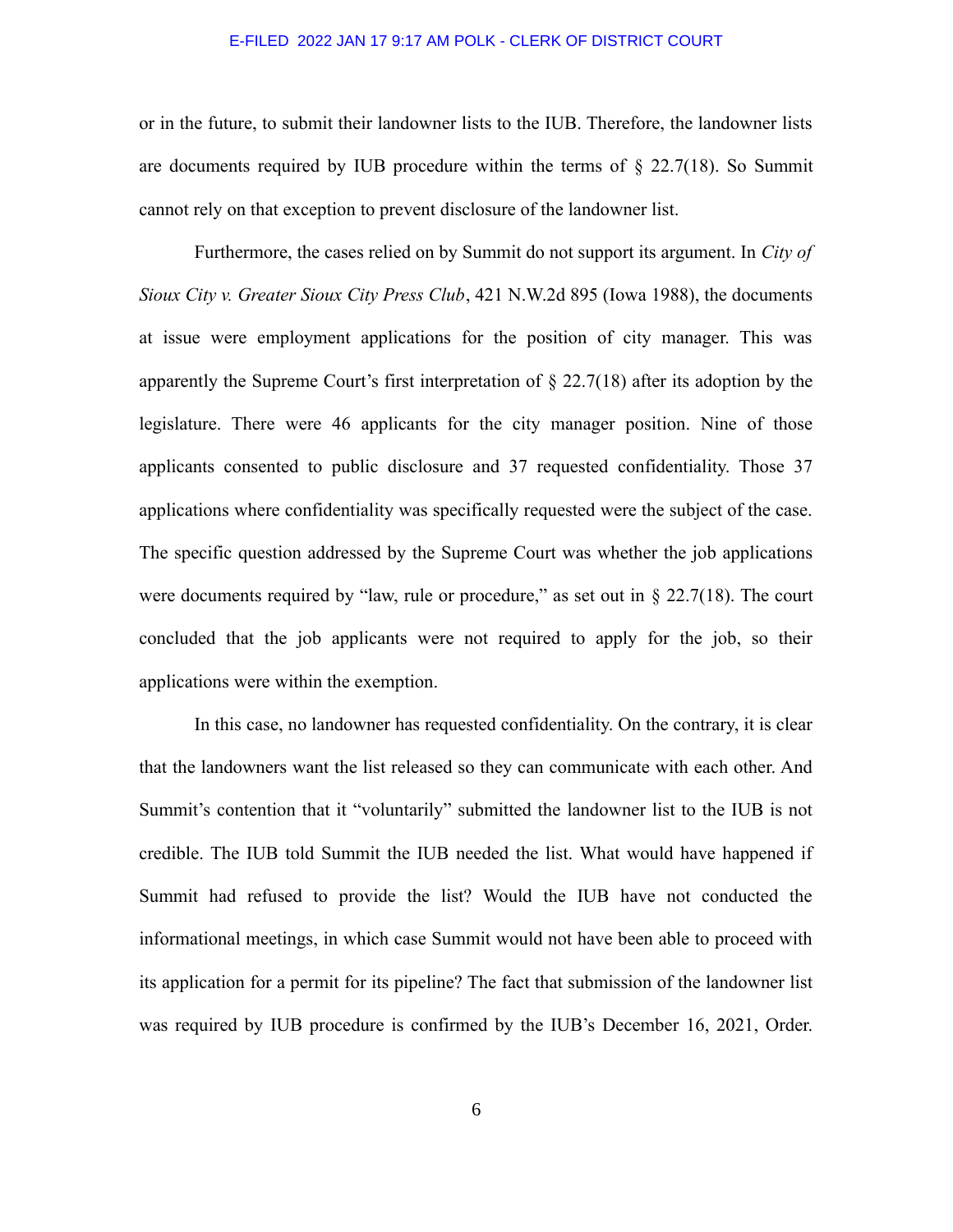That Order states, "The landowner mailing list is an important document that allows the Board to determine whether there are conflicts of interest with the proposed pipeline and whether proper notice has been provided to landowners in the corridor. The Board therefore **requires** pipeline companies to file a mailing list for each county where the pipeline is proposed to be located." (emphasis added). In other words, it has always been the IUB's **procedure** to **require** submission of the landowner lists.

The other case previously relied on by Summit in its Motoin to Reconsider to the IUB but not cited to the Court in this case, is *Des Moines Indep. Comm. Sch. Dist. Pub. Records v. Des Moines Register and Trib. Co.*, 487 N.W.2d 666 (Iowa 1992). The documents at issue in that case were reports of an investigation into complaints about a school administrator and her complaint alleging discrimination. The court held that the names of witnesses interviewed in the investigations were subject to § 22.7(18) because witnesses might not be willing to cooperate in the investigation if they knew their names would be made public.

In this case, it is not a question of whether the landowners would participate in having their land taken for an easement if they knew their names would be made public. They had no choice. Summit has put them in that position. Now Summit wants to keep the information confidential so the landowners cannot communicate with each other. The record is clear that the landowners want the names to be public. And, again, all of that is irrelevant because the IUB requires by its procedure that the landowner lists be submitted to the IUB, so  $\S 22.7(18)$  does not apply.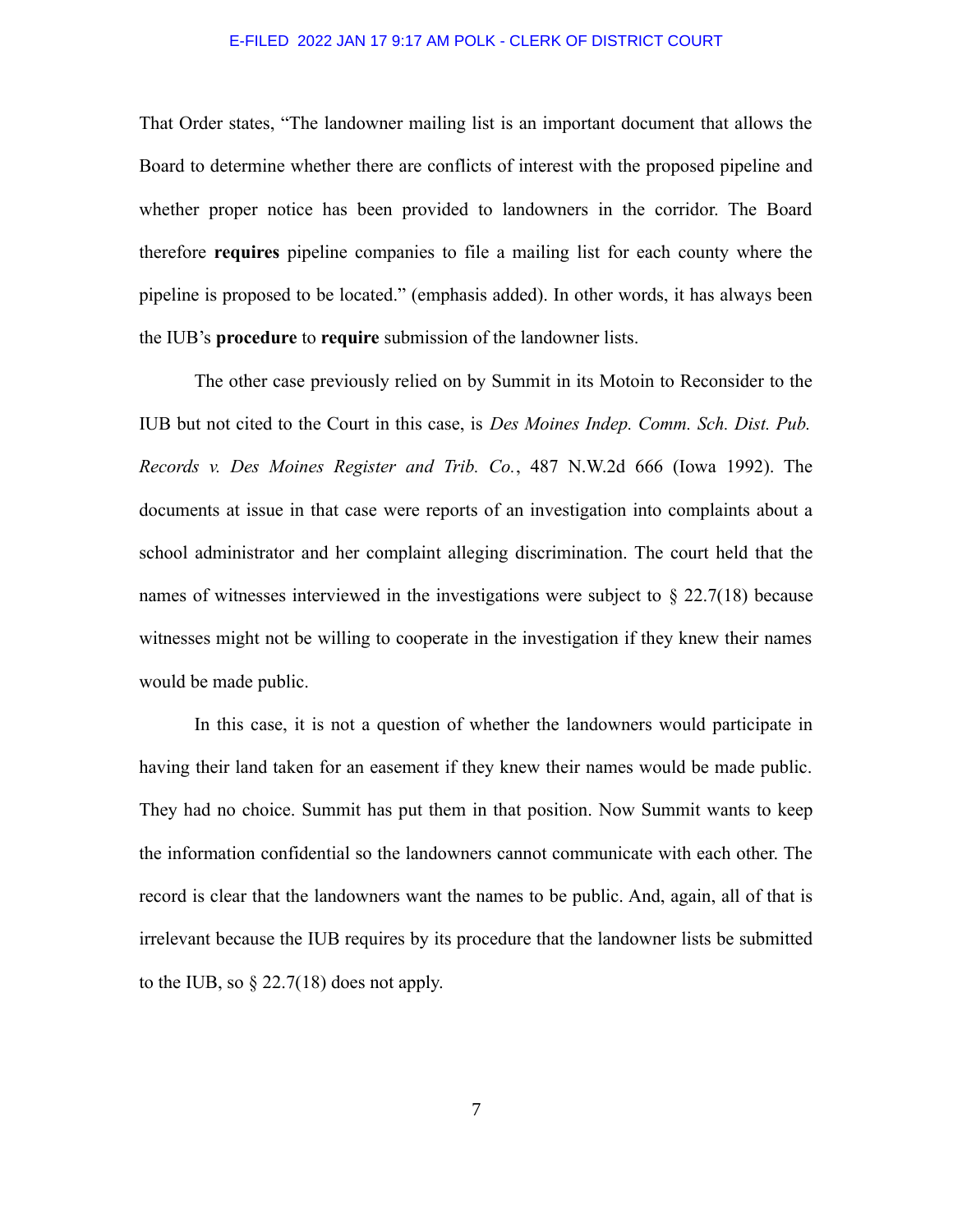There is another recent case dealing with  $\S 22.7(18)$  not cited in Summit's Motion in this case. *Ripperger v. Ia. Pub. Info. Bd.*, Ia. Sup Ct., 12-17-21, like the *Sioux City* case discussed above, dealt with a list of persons who specifically requested that their names not be published. The Supreme Court clearly said that the issue in the case was whether the county assessor could reasonably believe that publicizing the list of people who wanted their information kept confidential would discourage people from requesting removal from the list. It is also worth noting that the "majority" opinion in *Ripperger* consisted of only three members of the court. Three justices did not participate and Justice Mansfield dissented from the primary issue in the case.

None of the landowners in this case have requested that their information not be made public. On the contrary, the record shows that the landowners want the information released. But certainly, if any landowners do not want their information released, Sierra Club has no desire to seek release of those landowners' information.

It should be obvious that Summit does not care about the landowners' privacy. Summit's motive is to prevent the landowners from communicating with each other and joining in responding to Summit's propaganda and harassment. Comments and objections from landowners in this docket show the actions by Summit's agents that landowners have been subjected to. And when Summit sends the landowners, whose names and addresses it has, but landowners don't have, misinformation like the recent letter from former Governor Terry Branstad, which is attached, landowners cannot respond to other landowners whose names and addresses they don't have. Surely, § 22.7(18) was not meant to allow this kind of asymmetrical power over the landowners.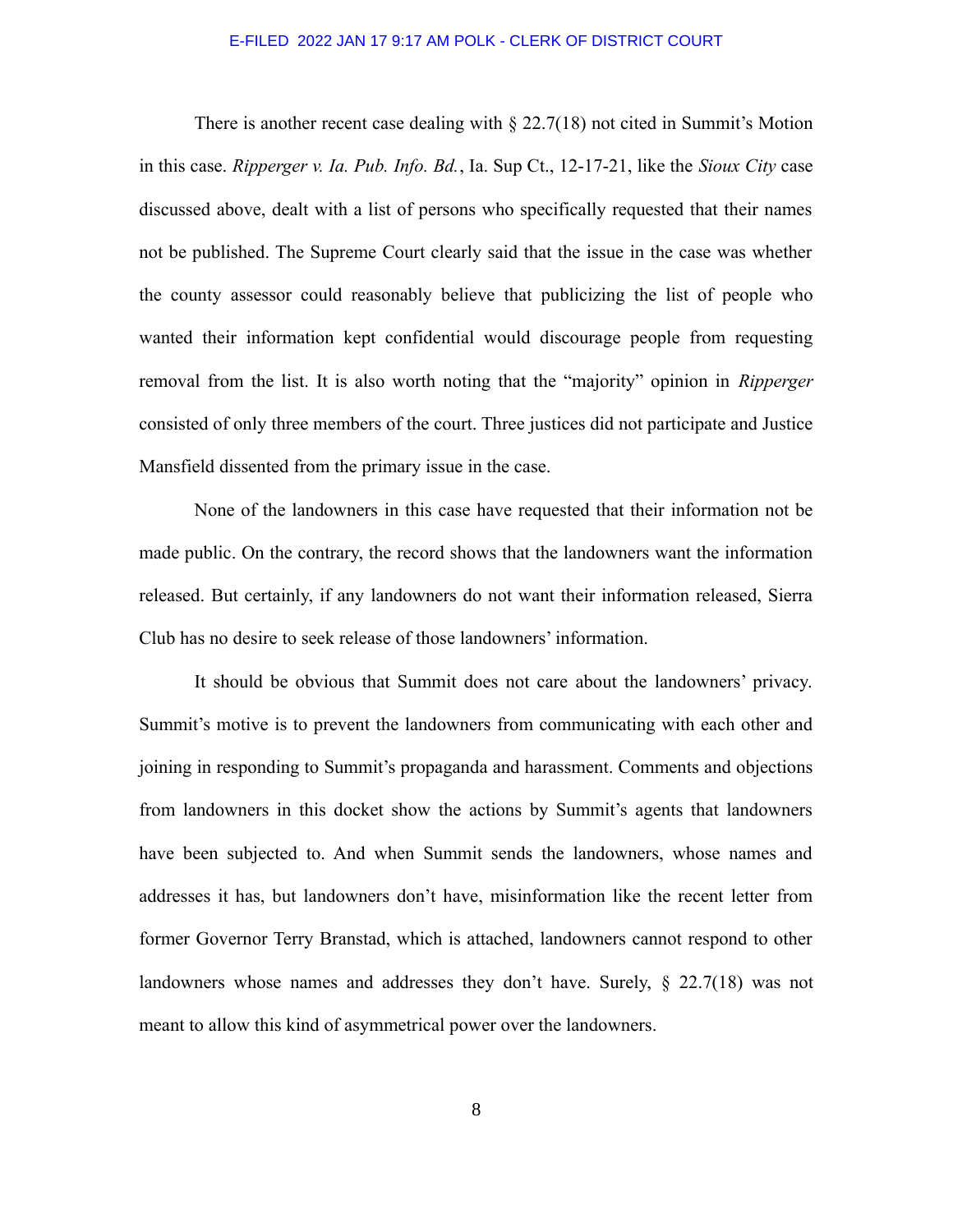# THE IUB'S RULES AND PROCEDURES CANNOT VIOLATE THE OPEN RECORDS LAW

As mentioned above, the IUB's Order of November 23, 2021, did not rely on, or even mention, any provision of the Open Records Law to support its decision that the names and addresses of individual landowners would not be released. The IUB was therefore saying it was not bound by the requirements of the Open Records Law. Nor did the IUB refer to or rely on its own rules, 199 I.A.C. § 1.9. The IUB was therefore acting without any attempt to comply with the Open Records Law.

Rather, the IUB purported to rely on Iowa cases that were not relevant to the type of records at issue here. In *Clymer v. City of Cedar Rapids*, 601 N.W.2d 42 (Iowa 1999), *ACLU Foundation of Iowa v. Records Custodian*, 818 N.W.2d 231 (Iowa 2012), and *DeLaMeter v. Marion Civ. Srv. Comm'n.*, 554 N.W.2d 875 (Iowa 1996), the specific open records exemption at issue was Iowa Code  $\S$  22.7(11). That section protects personal information in confidential personnel records relating to individuals employed by the government body. The only issue in the foregoing cases was whether the specific information requested came within the confines of that exemption. Those cases had nothing to do with the kind of information at issue in this case.

In *DeLaMeter* the plaintiff sought test scores for an examination for promotion in the Marion Police Department. The court determined that the term "personal information" in § 22.7(11) was not defined in the statute. Therefore, the court used a balancing test to determine if the information sought was personal information for which privacy should be afforded. The balancing test was used only to determine if the records requested were personal information that would be subject to the privacy exemption in § 22.7(11).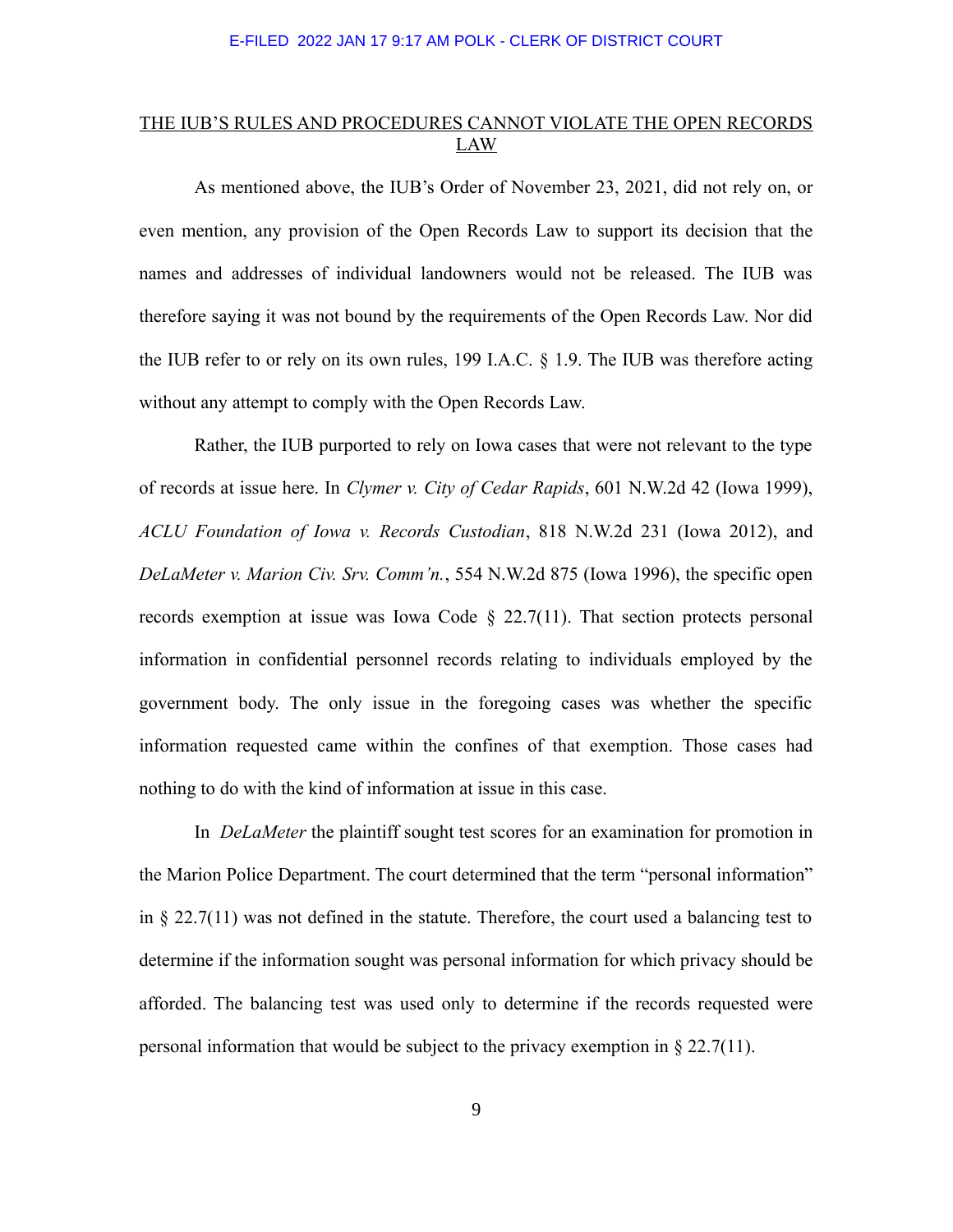*Clymer* involved a request for records of sick leave taken by employees of the City of Cedar Rapids. The court engaged in a balancing test, within the context of  $\S$ 22.7(11), again because that statute does not define the terms "personal information" and "confidential personnel records," as used in the statute. However,  $\S$  22.7(18), on which Summit relies, contains no reference to personal information or any other reference that would implicate the determination of personal privacy.

Finally, in *ACLU Foundation of Iowa,* the documents sought were records of a strip search of students and the identities of the school employees who conducted the search. In that case the court declined to conduct a balancing test because the records sought to be produced clearly came within the statutory exemption of  $\S$  22.7(11). The court stated that it is not the responsibility of the court (or the IUB) to balance competing policy interests when the legislative intent of the statute is clear.

Unlike § 22.7(11), the statute at issue in the foregoing cases, § 22.7(18) has no reference to personal information or any inference that it relates to personal privacy. And the cases relied on by Summit, addressing  $\S 22.7(18)$ , did not engage in a balancing test. Furthermore, it is clear that  $\S 22.7(18)$  does not apply in this case, because, as explained above, the landowner list is required by IUB procedure. Therefore, the IUB's attempt to justify its November 23, 2021, Order by using a balancing test fails.

The IUB seems to be creating its own body of law in conflict with the Open Records Law. It cannot do that. The IUB is clearly a government body within the requirements of the Open Records Law. The Open Records Law controls what records must be released and what records come within the designated exceptions. And those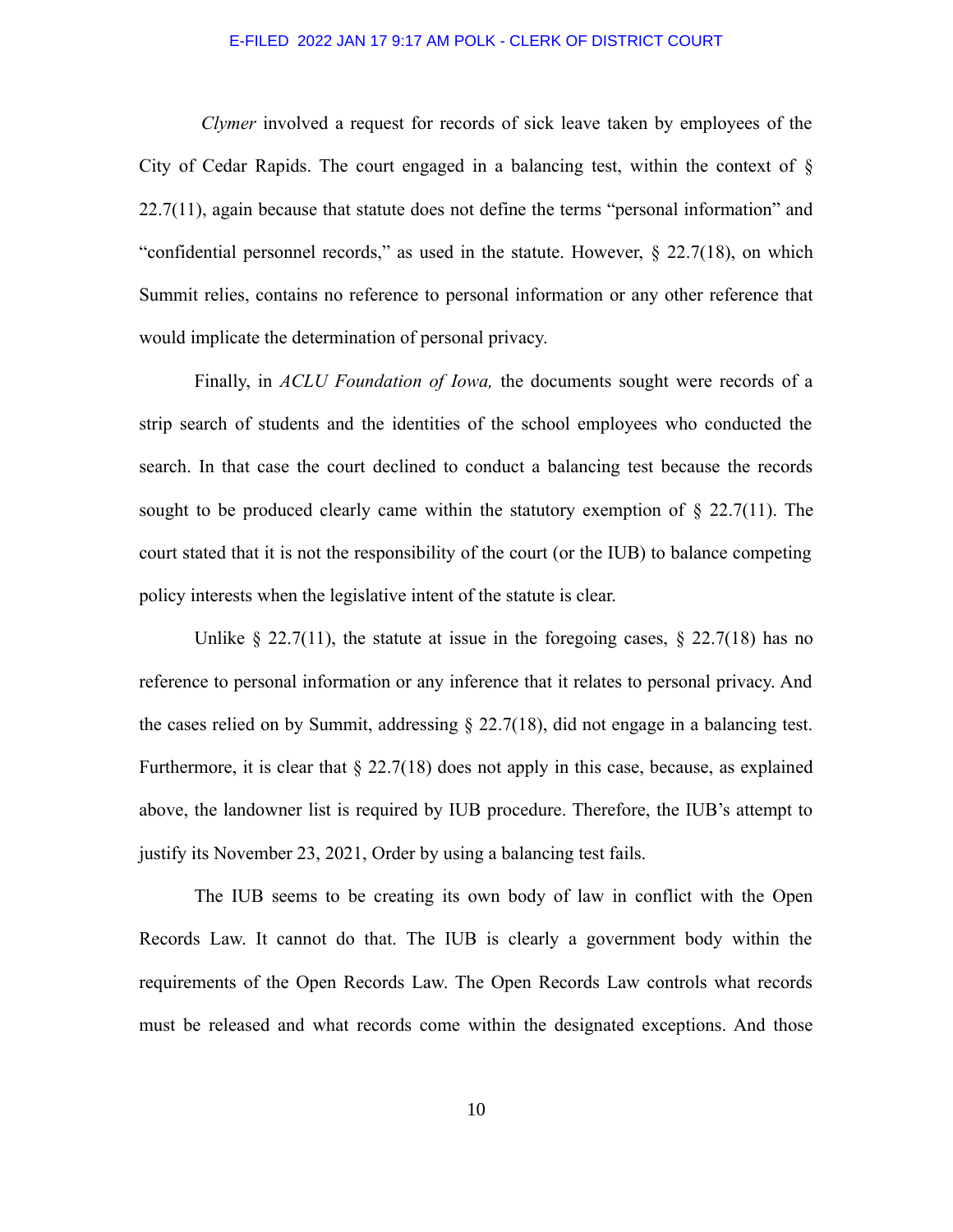exceptions must be given a narrow interpretation. *Greater Comm. Hosp. v. PERB*, 553 N.W.2d 869 (Iowa 1996). Neither the IUB nor Summit has credibly shown any exemption to the Open Records Law that would apply to the landowner list at issue here. Therefore, pursuant to Sierra Club's open records request, the IUB must release the landowner list.

### THERE IS NO COMMON LAW BALANCING TEST FOR PRIVACY INTERESTS

Summit claims that there is a common law balancing test for privacy interests unconnected to the specific exemptions in  $\S$  22.7. But the cases on which Summit relies were not creating a common law test. As explained above, the court was interpreting and applying specific statutory exemptions. The Open Records Law controls the release of public records. The legislature has determined that it is in the public interest to release public records, subject only to the narrow exceptions in § 22.7. Summit has not, and cannot, cite any cases where a balancing test was used that was not within the context of a specific statutory exemption.

In *ACLU Foundation of Iowa v. Records Custodian*, 818 N.W.2d 231, 234 (Iowa 2012), the court said, "[I]t is not our responsibility to balance competing policy interests. This balancing is a legislative function and our role is simply to determine the legislature's intent about those policy issues." The court in that case went on to explain even more clearly:

The annotation we cited in *DeLaMater* based its test on the fact that "[a] majority of state freedom of information laws include some form of privacy exemption, and, with few exceptions, the exemptions closely track the Federal Freedom of Information Act's sixth exemption." . . . The Iowa Open Records Act's privacy exemption does not track the Federal Freedom of Information Act (FOIA). FOIA's provision relating to personnel records exempts from disclosure "personnel and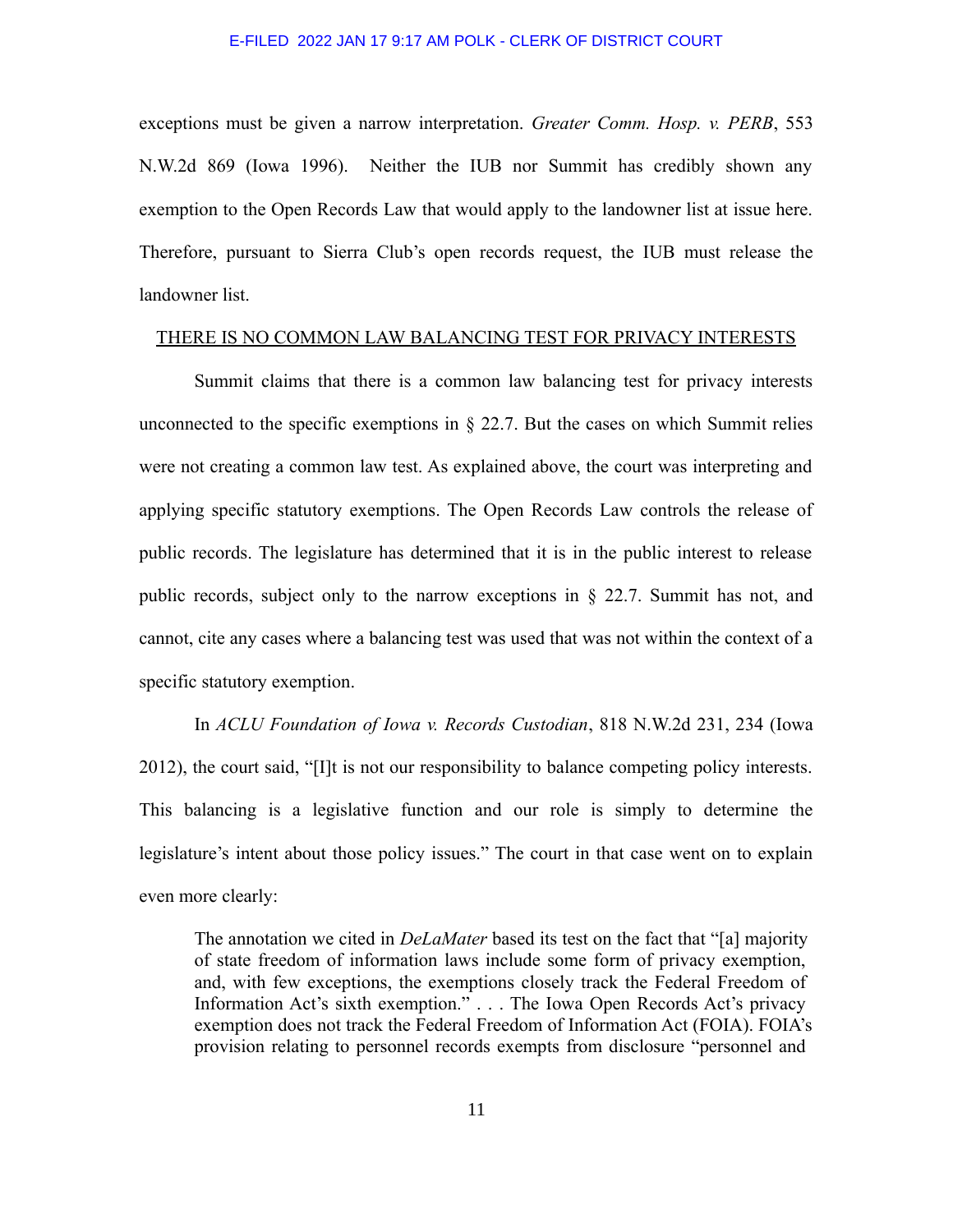medical files and similar files the disclosure *of which would constitute a clearly unwarranted invasion of personal privacy*." 5 U.S.C. § 552(b)(6) (2006) (emphasis added). The exemption for personnel, medical, and similar files is qualified, and a court must determine whether disclosure of a document would constitute a "clearly unwarranted" invasion of privacy. See *id*. This language requires a balancing test. The Iowa Open Records Act does not have the qualifying language of FOIA. **Therefore, we question whether Iowa even has a balancing test.** (emphasis added).

*Id.* at n. 2.

It is clear, therefore, that the release of public records is governed exclusively by Chapter 22, including the specific exemptions in  $\S$  22.7. There is no "common law" exemption for the Open Records Law.

### **CONCLUSION**

Summit has made no showing by clear and convincing evidence, as required by § 22.8, that it has any valid interest in preventing the release of the landowner list. The facts lead to the obvious conclusion that Summit simply wants the landowner list for itself so its agents can harass and intimidate landowners into signing easements and send the landowners propaganda and misinformation, while the landowners cannot communicate with and support each other in opposing Summit's plan to place an unwanted pipeline on their property. No landowner has said he or she does not want the list make public. On the contrary, many landowners have asked the IUB to make the list public.

Summit is attempting to misuse the Open Records Law to its advantage, and to the disadvantage of the landowners who will be impacted by Summit's pipeline. In the words of Plymouth County landowner, Lori O'Brien, "Shame on them!" (Ex. 4).